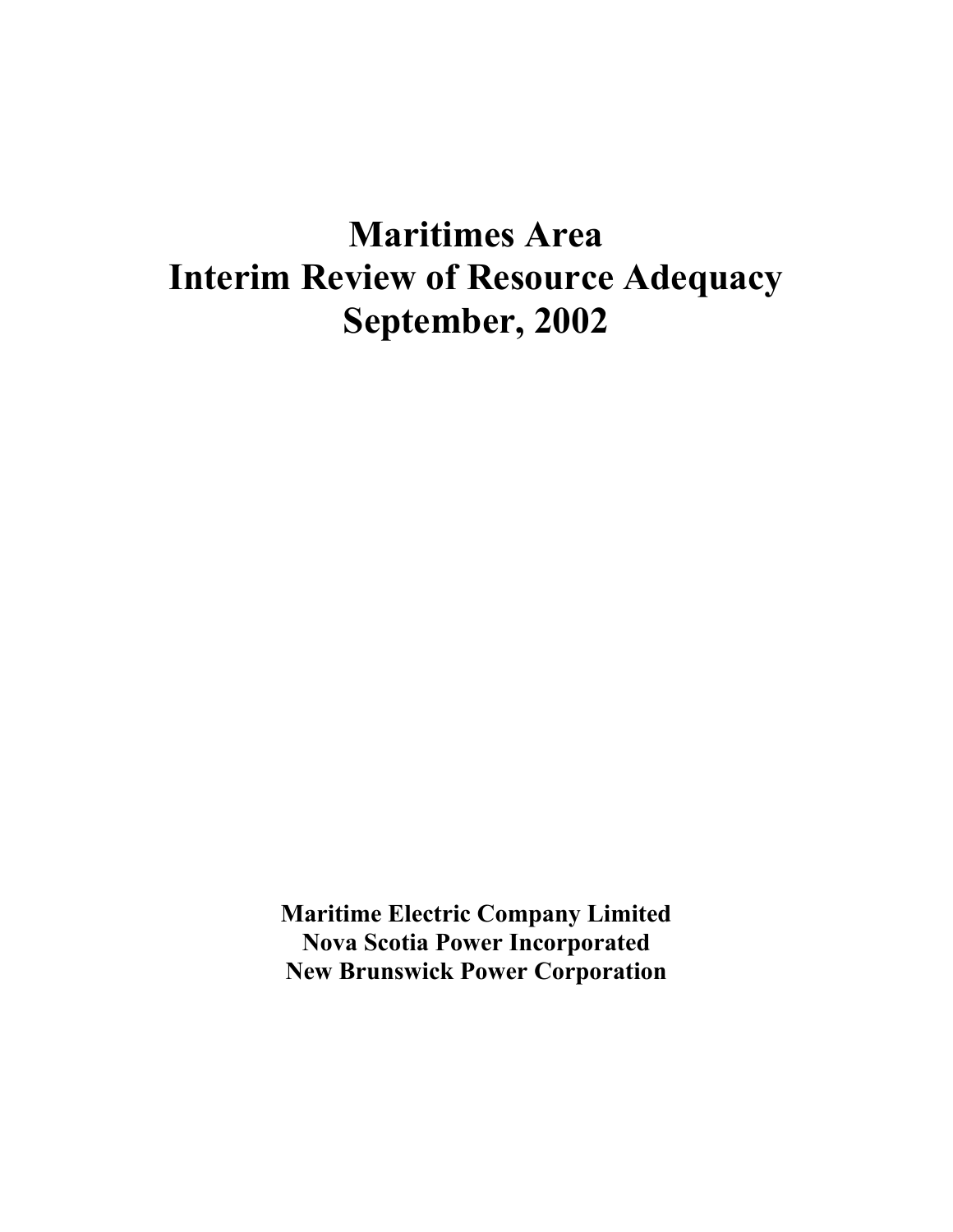# **Maritimes Area Interim Review of Resource Adequacy September, 2002**

#### **Introduction**

This is the first interim review of the Maritimes Area Triennial Review of Resource Adequacy submitted and approved in 2001. The Maritimes Area is a winter peaking area that includes Maritime Electric Company Limited (MECL), New Brunswick Power Corporation (NB Power) and Nova Scotia Power Incorporated (NS Power) supplying power and energy to the provinces of Prince Edward Island (PEI), New Brunswick (NB) and Nova Scotia (NS), respectively.

This review identifies the changes in assumptions that have arisen since the submission of the Triennial Review and assesses the impact of these changes on the results.

#### **Change in Resources**

There are two changes in the resource assumptions. A new CT slated to be in-service in Nova Scotia for January 1, 2002 has been delayed and is now scheduled to be on-line April 1, 2003. A new wind farm with an installed capacity of approximately 30 MW, and having an expected firm capacity of 10 MW, is scheduled for September, 2004 operation in Nova Scotia.

While there may be changes in the maintenance outage schedule, these have negligible impact on the reliability of the Maritimes Area since they are scheduled to occur during the summer months when the Area has higher reserve margins.

#### **Change in Load**

The load forecast for the Maritimes Area has changed as a result of changes in the load forecasts of the individual utilities. The net effect, as illustrated in the accompanying figure, is an overall decrease in the peak load forecast throughout the study period.